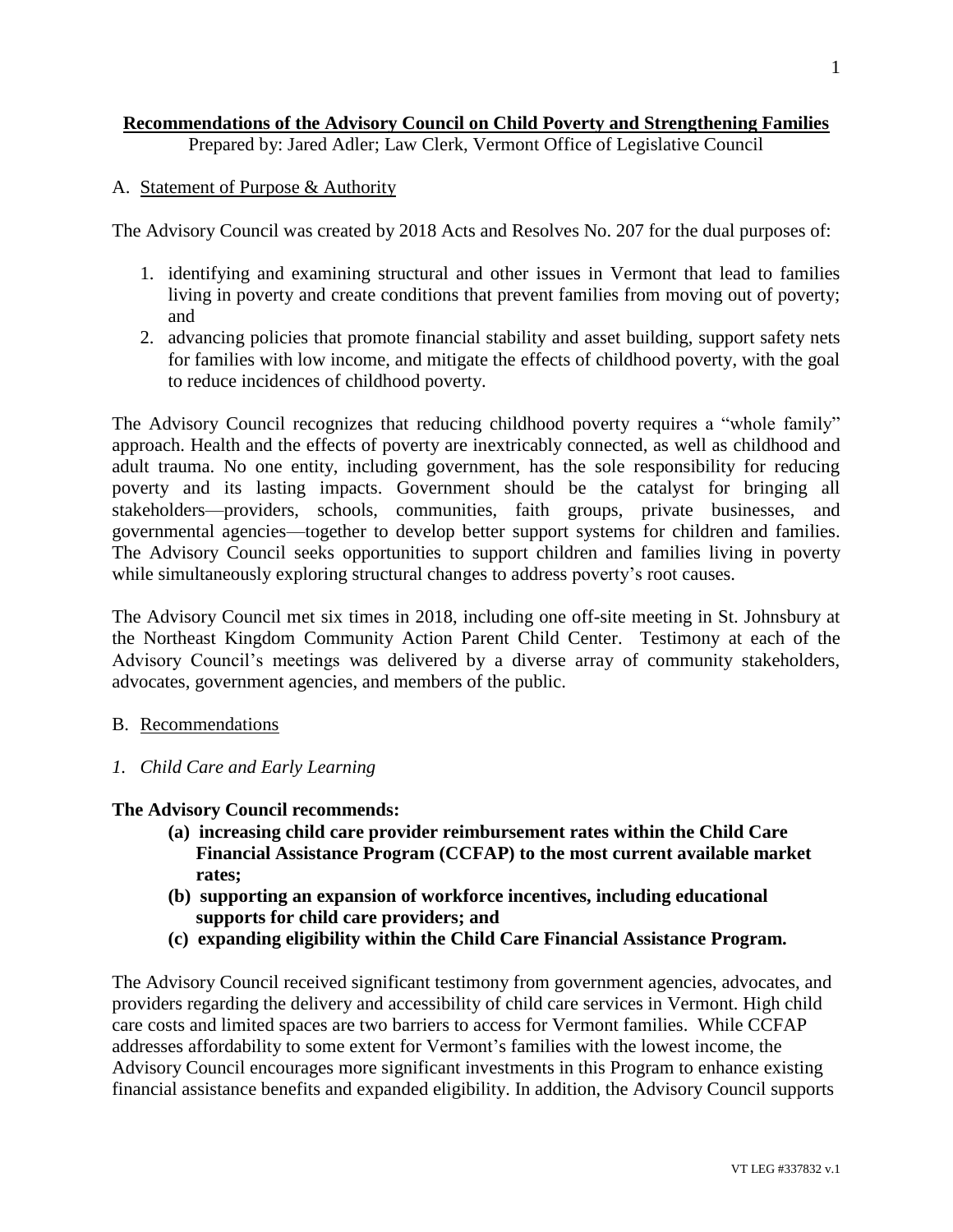efforts to build capacity among child care providers by providing greater opportunities for professional development.

### *2. Afterschool and Summer Programs*

## **The Advisory Council recommends increasing investments in afterschool and summer programs to expand high quality programs and increase statewide access.**

According to Vermont Afterschool Inc., afterschool and summer programs keep kids safe and engaged. They allow parents and family members to work. They give young people opportunities to connect, build strong peer relationships, explore interests, and gain knowledge. It allows children to engage in physical activities, have access to healthy snacks and meals, work with adult mentors, and build important life-long skills, including self-efficacy, problem solving, critical thinking, collaboration, and communication.

The Vermont General Assembly allocated \$600,000.00 to expand access to afterschool programs over three years using tobacco settlement funding.<sup>1</sup> A report from the Expanded Learning Opportunities (ELO) Working Group, a subcommittee of Vermont's PreK–16 Council has shown that \$2.5 million per year is needed to ensure that every family and student in Vermont in need of afterschool and summer learning opportunities have access to these programs.<sup>2</sup>

#### *3. Affordable Housing*

### **The Advisory Council recommends:**

- **(a) increasing capital investments to reduce the shortage of affordable housing in Vermont, for example by providing full statutory funding for the Vermont Housing and Conservation Board;**
- **(b) increasing rental assistance and other housing related financial supports, for example increasing funding for the Vermont Rental Subsidy and Housing Opportunity Grant Program; and**
- **(c) expanding investments in support services to increase housing retention for families, for example by increasing funding for Family Supportive Housing.**

The Advisory Council heard testimony that improving housing stability has long-term benefits for children and strengthening families. According to the MacArthur Foundation, any residential move during childhood is associated with nearly half a year loss in school.<sup>3</sup> Further, substandard housing contributed to children's developmental delays by age two and poor health at age six.<sup>4</sup> Moving three or more times during childhood lowered later earnings by nearly 52 percent.<sup>5</sup> Housing costs were by far the leading cause of financial stress for Vermonters surveyed by

https://www.macfound.org/press/article/lessons-learned-housing-research/.

 $\overline{a}$ 

<sup>&</sup>lt;sup>1</sup> 2018 Acts and Resolves. No. 11 (Special Session), § C.106.2.

<sup>2</sup> Report from the Expanded Learning Opportunities Working Group, *available at*: https://bit.ly/2COxlFm.

<sup>3</sup> *How Housing* Matter, MacArthur Foundation*, available at*:

<sup>4</sup> *Id.*

<sup>5</sup> *Id.*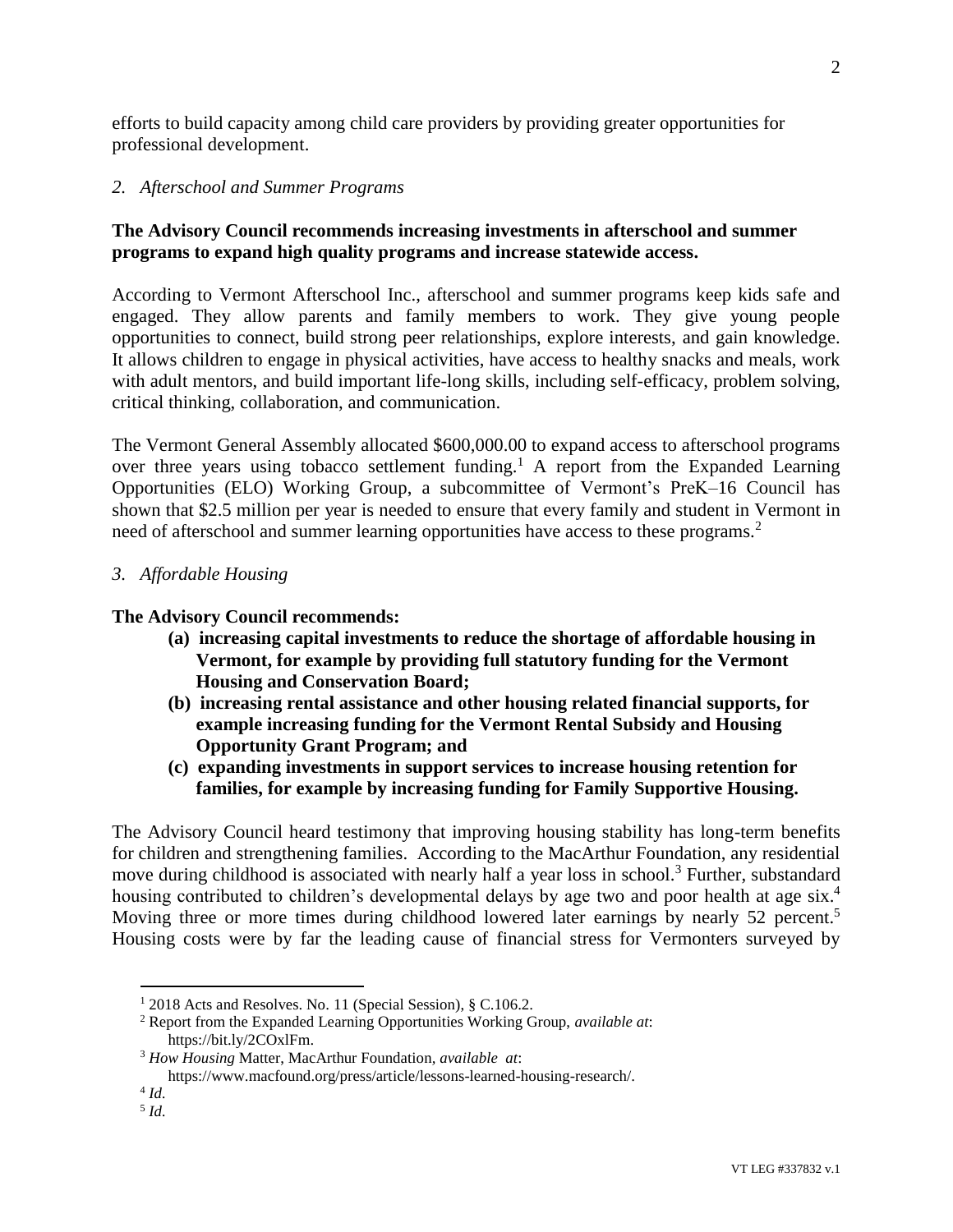Vermont Public Radio and Vermont Public Broadcasting Station in October 2018. At 32 percent, housing exceeded the next most commonly cited expense, taxes, by 14 percentage points.<sup>6</sup>

Families and children experiencing homelessness experience "toxic stress" that has long-lasting repercussions. Research by pediatrician Dr. Megan Sandel at the Children's HealthWatch has documented that young children who experienced homelessness for longer than six months were significantly more likely to have developmental delays, fair or poor health, be overweight, and be hospitalized, than children who never experienced homelessness or did so for less than six months.<sup>7</sup> While young children who experienced pre-natal or post-natal homelessness alone had increased negative health outcomes, those who experienced both pre- and post-natal homelessness had even more serious health consequences.<sup>8</sup>

The Advisory Council supports implementation of the recommendations in the legislatively commissioned Roadmap to End Homelessness Report. <sup>9</sup> The report calls for continued and increased housing investments that reduce homelessness and housing insecurity among families with children, including 368 new units of permanent supportive housing and 1,251 new homes made affordable to Vermonters with very low income over the next five years, as well as housing supports and services and prevention for another 1,529 households.

*4. Economic Empowerment and Employment Supports*

# **The Advisory Council recommends:**

 $\overline{a}$ 

- **(a) increasing the minimum wage in Vermont alongside corresponding adjustments in benefits eligibility to avoid a net loss to beneficiaries;**
- **(b) the adoption of paid family and medical leave legislation;**
- **(c) increasing funding for economic programs that create jobs and build savings and assets, for example, the Micro-Business Development Program and the Vermont Matched Savings Program (formerly Individual Development Account);**
- **(d) investing in workforce training and financial literacy education;**
- **(e) supporting transportation-related public initiatives, including increasing public transportation options, increasing access to reliable and affordable vehicles, and providing license fee and fine remediation assistance;**
- **(f) increasing Reach Up financial assistance for households to one hundred percent of their basic needs based on the current cost of living, with automatic increases for inflation; and**

*at*:http://pediatrics.aappublications.org/content/pediatrics/142/4/e20174254.full.pdf. 8 *Id.*

<sup>6</sup> *A Survey of Vermonters*, The VPR - Vermont PBS Poll (October 2018), *available at:*  http://projects.vpr.net/vpr-vermont-pbs-poll.

<sup>&</sup>lt;sup>7</sup> Sandel M, Timing and Duration of Pre- and Postnatal Homelessness and the Health of Young Children. *Pediatrics*, 2018;142(4): e20174254, *available* 

<sup>9</sup> Roadmap to End Homelessness Report, *available at*: [https://legislature.vermont.gov/assets/Documents/2018/WorkGroups/House%20General/Housing/Homeles](https://legislature.vermont.gov/assets/Documents/2018/WorkGroups/House%20General/Housing/Homelessness/Roadmap%20to%20End%20Homelessness/W~Larry%20Oaks~Roadmap%20to%20End%20Homelessness%20-%20Final%20Report~1-10-2017.pdf) [sness/Roadmap%20to%20End%20Homelessness/W~Larry%20Oaks~Roadmap%20to%20End%20Homele](https://legislature.vermont.gov/assets/Documents/2018/WorkGroups/House%20General/Housing/Homelessness/Roadmap%20to%20End%20Homelessness/W~Larry%20Oaks~Roadmap%20to%20End%20Homelessness%20-%20Final%20Report~1-10-2017.pdf) [ssness%20-%20Final%20Report~1-10-2017.pdf.](https://legislature.vermont.gov/assets/Documents/2018/WorkGroups/House%20General/Housing/Homelessness/Roadmap%20to%20End%20Homelessness/W~Larry%20Oaks~Roadmap%20to%20End%20Homelessness%20-%20Final%20Report~1-10-2017.pdf)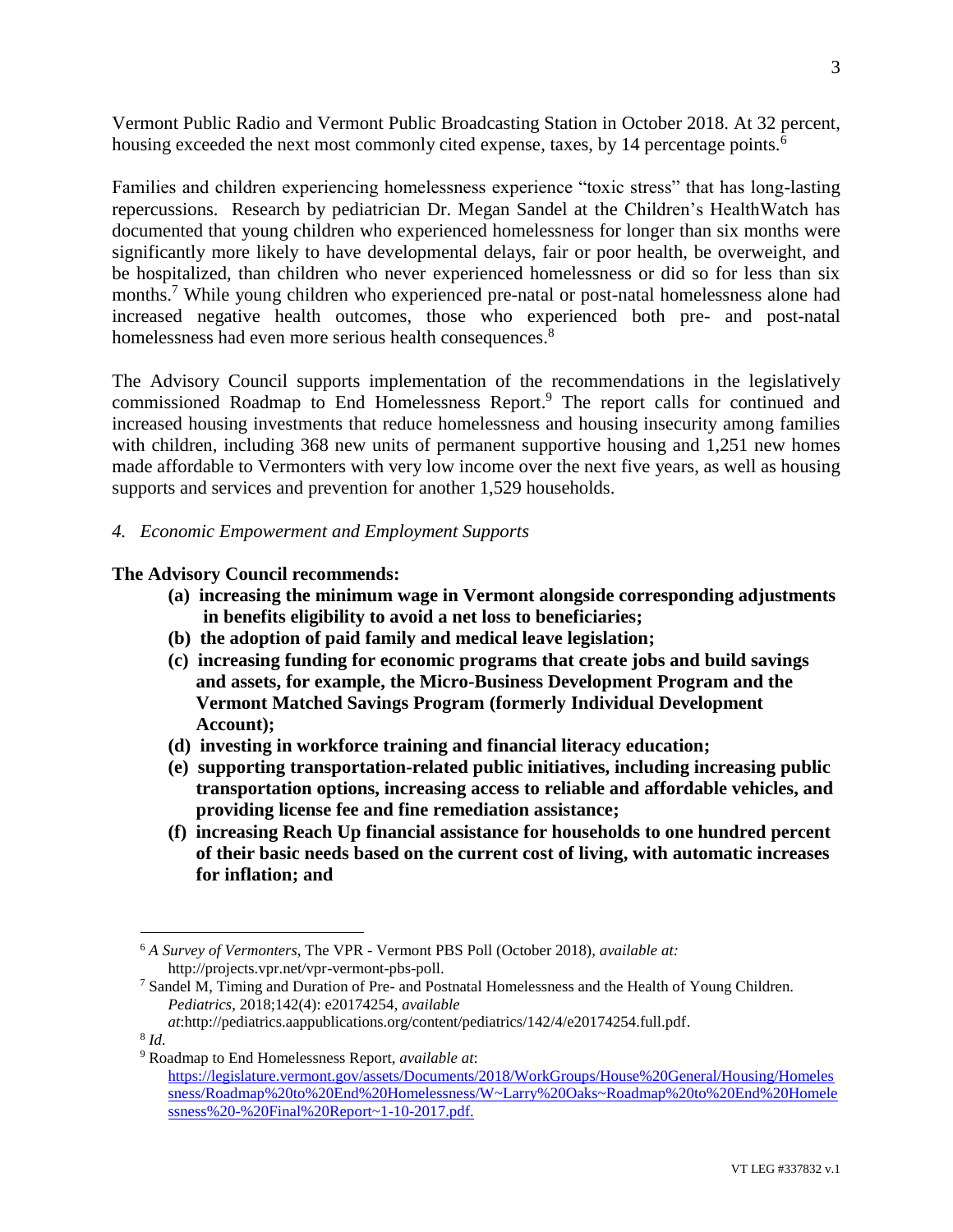## **(g) reversing the reduction in Reach Up grant amounts for households where an adult with a disability is receiving Supplemental Security Income (SSI).**

Recognizing that Reach Up grants to families have not had a cost of living adjustment since 2004 and now provide less than 40 percent of the income needed to meet basic needs, the Advisory Council recommends that Reach Up financial assistance be increased to ensure 100 percent of a household's basic needs are funded based on the current cost of living. The Advisory Council also recognizes that poverty is both a cause and consequence of living with disabilities and that people with disabilities experience poverty at a rate more than twice that of the general population.<sup>10</sup> To that end, the Advisory Council recommends the reversal of the SSI Reach Up benefit reduction.

## *5. Trauma and Family Supports*

## **The Advisory Council recommends that the committees of jurisdiction:**

- **(a) support and monitor the implementation of the Agency of Human Services' Act 43 Childhood Trauma Response Plan; <sup>11</sup> and**
- **(b) support increased funding for parent child centers and their two-generation approach supporting the five Protective Factors.**

The Advisory Council heard testimony regarding the work of the Agency of Human Services and its community partners to prevent, mitigate, and intervene in trauma and build resilience for children and families in Vermont. The Advisory Council also heard testimony describing the five Protective Factors: parental resilience, social connections, knowledge of parenting and child development, concrete support in times of need, and social and emotional competence of children. The Agency's grants supporting one or more of these Protective Factors are part of an approach to build resilience amongst Vermonters. Parent-child centers were highlighted as a key source for implementing this plan, and the Advisory Council supports continued investment in these resources.

#### C. Benchmarks

The Advisory Council's enacting legislation provided the opportunity to establish benchmarks for measuring its progress, in addition to those listed in statute. The Advisory Council has adopted the three benchmarks listed below in subsection (2) of this part.

1. Statutory Charge

Review as compared to 2016, and track for midterm review in 2023:

- a. the number and percentage of children living in families at 50 percent, 100 percent, and 200 percent of the federal poverty level; and
- b. the number and percentage of children living in families paying more than 30 percent of their cash income for housing and related expenses.

 $\overline{a}$ <sup>10</sup> *Income and Poverty in the United States: 2017*, United States Census Bureau,, *available at*: [https://www.census.gov/content/dam/Census/library/publications/2018/demo/p60-263.pdf.](https://www.census.gov/content/dam/Census/library/publications/2018/demo/p60-263.pdf)

<sup>11</sup> The Act 43 Childhood Trauma Response Plan, *available at*: [https://legislature.vermont.gov/assets/Legislative-Reports/Combined-Act-43-Report-FINAL082417.pdf.](https://legislature.vermont.gov/assets/Legislative-Reports/Combined-Act-43-Report-FINAL082417.pdf)